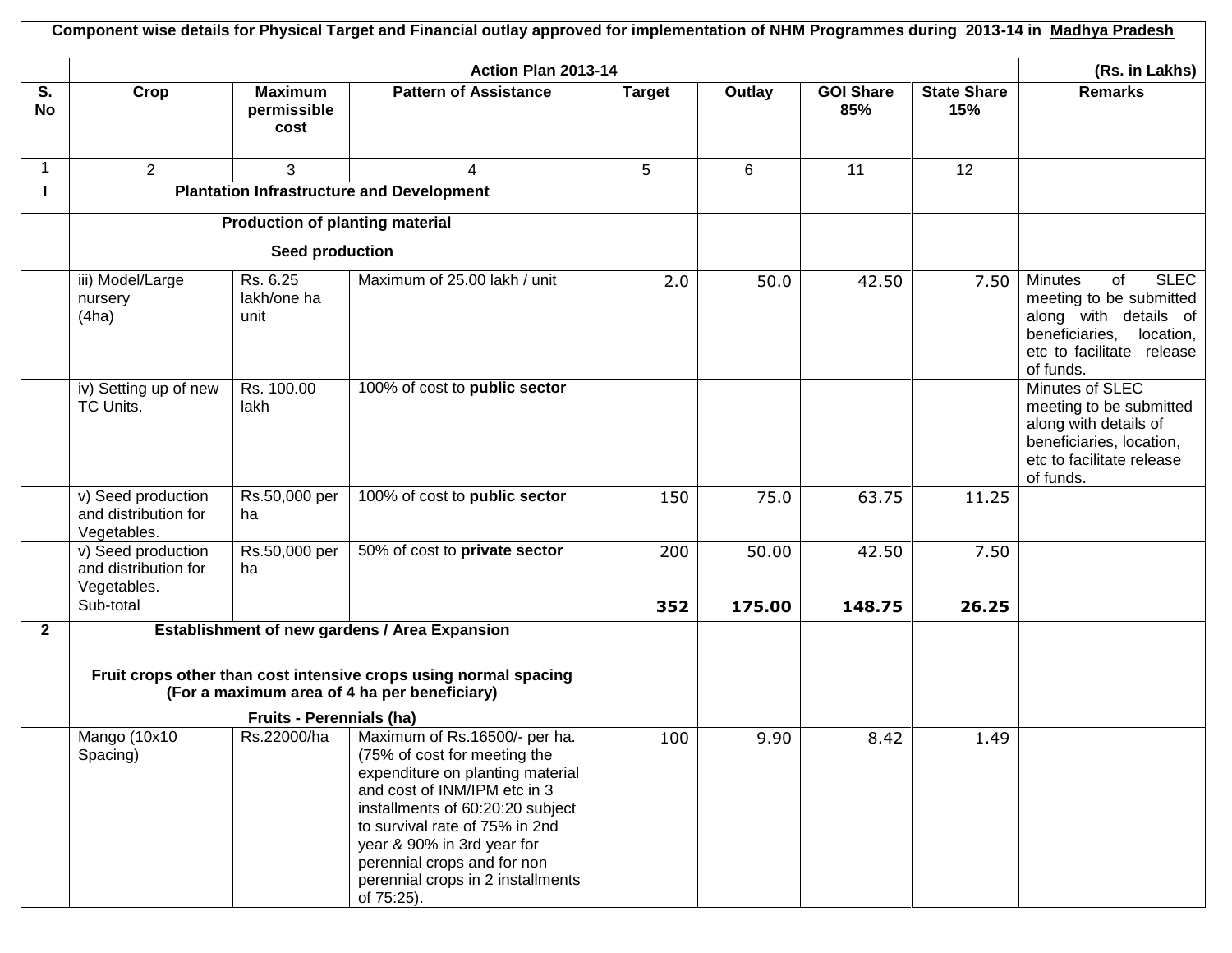| Ber                                    | Rs.18970/ha                 | Maximum of Rs.14213/- per ha.<br>(75% of cost for meeting the<br>expenditure on planting material<br>and cost of INM/IPM etc in 3<br>installments of 60:20:20 subject<br>to survival rate of 75% in 2nd<br>year & 90% in 3rd year for<br>perennial crops and for non<br>perennial crops in 2 installments<br>of 75:25).              | 99   | 8.44   | 7.18   | 1.27  |  |
|----------------------------------------|-----------------------------|--------------------------------------------------------------------------------------------------------------------------------------------------------------------------------------------------------------------------------------------------------------------------------------------------------------------------------------|------|--------|--------|-------|--|
| Orange (6x6<br>Spacing)                | Rs35340/ha                  | Maximum of Rs.26505/- per ha.<br>(75% of cost for meeting the<br>expenditure on planting material<br>and cost of INM/IPM etc in 3<br>installments of 60:20:20 subject<br>to survival rate of 75% in 2nd<br>year & 90% in 3rd year for<br>perennial crops.                                                                            | 1000 | 159.03 | 135.18 | 23.85 |  |
| Guava (6x6<br>Spacing)                 | Rs.21950                    | Maximum of Rs.16463/- per ha.<br>(75% of cost for meeting the<br>expenditure on planting material<br>and cost of INM/IPM etc in 3<br>installments of 60:20:20 subject<br>to survival rate of 75% in 2nd<br>year & 90% in 3rd year for<br>perennial crops and for non<br>perennial crops in 2 installments<br>of 75:25).              | 200  | 19.76  | 16.79  | 2.96  |  |
| Pomegranate                            |                             |                                                                                                                                                                                                                                                                                                                                      | 50   | 9.45   | 8.03   | 1.42  |  |
| Mango<br>High density (4x4<br>Spacing) | Rs.80,000/ha                | Maximum of Rs.40,000/- per ha.<br>(50% of cost for meeting the<br>expenditure on planting material<br>and cost of material for INM/IPM,<br>in 3 installments of 60:20:20<br>subject to survival rate of 75% in<br>2nd year and 90% in 3rd year for<br>perennial crops and for non<br>perennial crops in 2 installments<br>of 75:25). | 25   | 6.000  | 5.10   | 0.90  |  |
| Guava<br>High density (3x3<br>Spacing) | do                          | do                                                                                                                                                                                                                                                                                                                                   | 100  | 24.000 | 20.40  | 3.60  |  |
| <b>Peaches</b>                         | do                          | do                                                                                                                                                                                                                                                                                                                                   | 10   | 2.400  | 2.04   | 0.36  |  |
| Sub-total                              |                             |                                                                                                                                                                                                                                                                                                                                      | 1584 | 238.98 | 203.13 | 35.85 |  |
|                                        | <b>Maintenance (I Year)</b> |                                                                                                                                                                                                                                                                                                                                      |      |        |        |       |  |
|                                        | <b>Fruits-Perennials</b>    |                                                                                                                                                                                                                                                                                                                                      |      |        |        |       |  |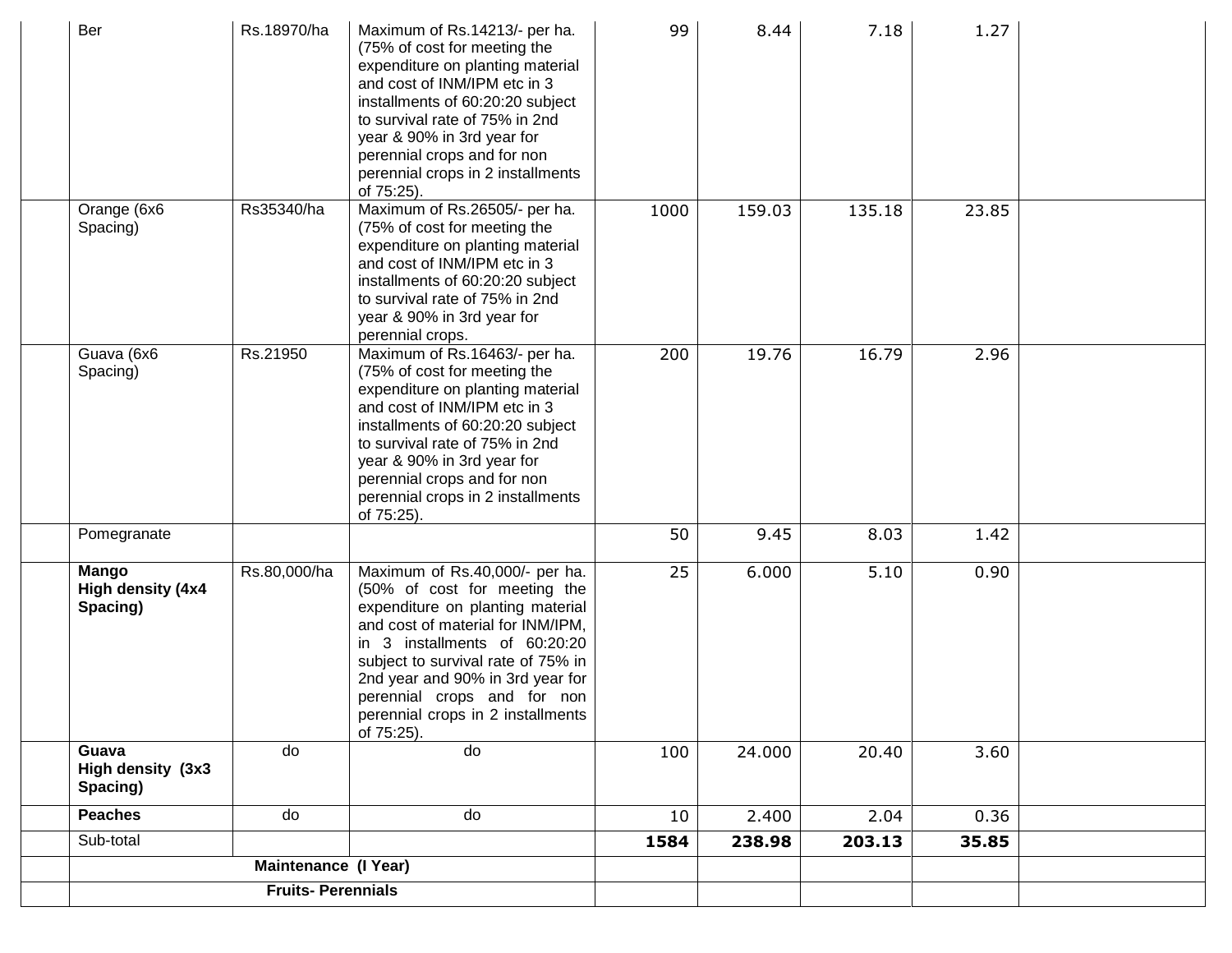| Orange                                        | Rs35340/ha   | Maximum of Rs.26505/- per ha.<br>(75% of cost for meeting the<br>expenditure on planting material<br>and cost of INM/IPM etc in 3<br>installments of 60:20:20 subject<br>to survival rate of 75% in 2nd<br>year & 90% in 3rd year for<br>perennial crops.                                                                                                                              | 555 | 29.42 | 25.01 | 4.41 |  |
|-----------------------------------------------|--------------|----------------------------------------------------------------------------------------------------------------------------------------------------------------------------------------------------------------------------------------------------------------------------------------------------------------------------------------------------------------------------------------|-----|-------|-------|------|--|
| Mango (10x10<br>Spacing)                      | Rs.22000/ha  | Maximum of Rs.16500/- per ha.<br>(75% of cost for meeting the<br>expenditure on planting material<br>and cost of INM/IPM etc in 3<br>installments of 60:20:20 subject<br>to survival rate of 75% in 2nd<br>year & 90% in 3rd year for<br>perennial crops and for non<br>perennial crops in 2 installments<br>of 75:25).                                                                | 170 | 5.61  | 4.77  | 0.84 |  |
| Pomegranate (5x5<br>Spacing)                  | Rs.42000/ha. | Maximum of Rs.31500/- per<br>ha. (75% of cost for meeting the<br>expenditure on planting material<br>and cost of material for INM/IPM,<br>in 3 installments of 60:20:20<br>subject to survival rate of 75% in<br>2nd year and 90% in 3rd year for<br>perennial crops and for non<br>perennial crops in 2 installments<br>of 75:25) subject to survival rate<br>of 90% in second year). | 75  | 4.73  | 4.02  | 0.71 |  |
| Guava (6x6<br>Spacing)                        | Rs.21950     | Maximum of Rs.16463/- per ha.<br>(75% of cost for meeting the<br>expenditure on planting material<br>and cost of INM/IPM etc in 3<br>installments of 60:20:20 subject<br>to survival rate of 75% in 2nd<br>year & 90% in 3rd year for<br>perennial crops and for non<br>perennial crops in 2 installments<br>of 75:25).                                                                | 450 | 14.82 | 12.59 | 2.22 |  |
| <b>Mango</b><br>High density (4x4<br>Spacing) | Rs.80,000/ha | Maximum of Rs.40,000/- per ha.<br>(50% of cost for meeting the<br>expenditure on planting material<br>and cost of material for INM/IPM,<br>in 3 installments of 60:20:20<br>subject to survival rate of 75% in<br>2nd year and 90% in 3rd year for<br>perennial crops and for non<br>perennial crops in 2 installments<br>of 75:25).                                                   | 23  | 1.840 | 1.56  | 0.28 |  |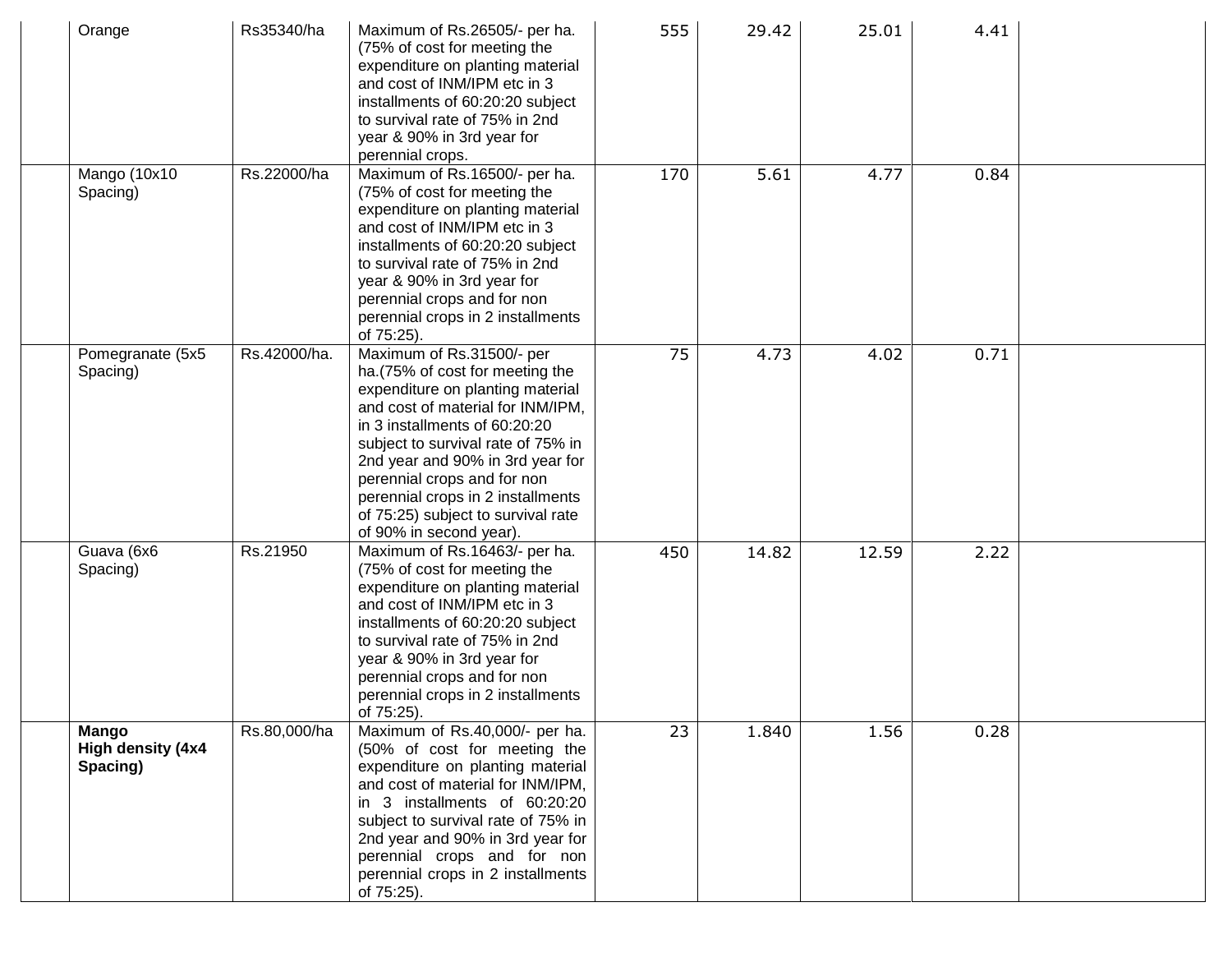| Guava<br>High density (3x3<br>Spacing) | do                           | do                                                                                                                                                                                                                                | 170.00  | 13.600 | 11.56  | 2.04  |  |
|----------------------------------------|------------------------------|-----------------------------------------------------------------------------------------------------------------------------------------------------------------------------------------------------------------------------------|---------|--------|--------|-------|--|
| Sub-total                              |                              |                                                                                                                                                                                                                                   | 1443.00 | 70.01  | 59.51  | 10.50 |  |
|                                        | <b>Maintenance (II Year)</b> |                                                                                                                                                                                                                                   |         |        |        |       |  |
|                                        |                              | Fruits - Perennials (as per old cost norms)                                                                                                                                                                                       |         |        |        |       |  |
| Orange                                 | Rs.                          | 30% of Rs. 22500/ha with a                                                                                                                                                                                                        | 3004    | 159.24 | 135.36 | 23.89 |  |
|                                        | 30,000/ha                    | maximum of Rs. 6750/ha                                                                                                                                                                                                            |         |        |        |       |  |
| Anola                                  | Rs.                          | 30% of Rs. 22500/ha with a                                                                                                                                                                                                        |         | 0.00   | 0.00   | 0.00  |  |
|                                        | 30,000/ha                    | maximum of Rs. 6750/ha                                                                                                                                                                                                            |         |        |        |       |  |
| Mango                                  | Rs.                          | 30% of Rs. 22500/ha with a                                                                                                                                                                                                        | 305     | 10.07  | 8.56   | 1.51  |  |
|                                        | 30,000/ha                    | maximum of Rs. 6750/ha                                                                                                                                                                                                            |         |        |        |       |  |
| Pomegranate                            | Rs.                          | 30% of Rs. 22500/ha with a                                                                                                                                                                                                        | 171     | 10.77  | 9.16   | 1.62  |  |
|                                        | 30,000/ha                    | maximum of Rs. 6750/ha                                                                                                                                                                                                            |         |        |        |       |  |
| Guava                                  | Rs.                          | 30% of Rs. 22500/ha with a                                                                                                                                                                                                        | 445     | 14.69  | 12.48  | 2.20  |  |
|                                        | 30,000/ha                    | maximum of Rs. 6750/ha                                                                                                                                                                                                            |         |        |        |       |  |
| Sub-total                              |                              |                                                                                                                                                                                                                                   | 3925    | 194.77 | 165.55 | 29.21 |  |
|                                        | Fruits - Non Perennials (ha) |                                                                                                                                                                                                                                   |         |        |        |       |  |
| Banana (TC)                            | Rs.83204/ha                  | Maximum of Rs. 14602/- per ha.<br>(50 % of cost for meeting the<br>expenditure on planting material<br>and cost of material for INM/IPM<br>etc., in 2 installments of 75:25).                                                     | 1500    | 468.01 | 397.81 | 70.20 |  |
| Papaya                                 | Rs.34000/ha                  | Maximum of Rs. 41600/- per ha.<br>(50 % of cost for meeting the<br>expenditure on planting material<br>and cost of material for INM/IPM<br>etc, in 2 installments of 75:25<br>subject to survival rate of 90% in<br>second year). | 200     | 51.00  | 43.35  | 7.65  |  |
| Sub-total                              |                              |                                                                                                                                                                                                                                   | 1700    | 519.01 | 441.16 | 77.85 |  |
|                                        |                              | Flowers (For a maximum of 2 ha per beneficiary)                                                                                                                                                                                   |         |        |        |       |  |
|                                        | <b>Cut flowers</b>           |                                                                                                                                                                                                                                   |         |        |        |       |  |
| Small & Marginal<br>Farmers            | Rs. 70,000 /<br>ha.          | 50% of cost @ Rs.35,000 / ha.<br>limited to 2 ha per beneficiary                                                                                                                                                                  | 35      | 12.25  | 10.41  | 1.84  |  |
| <b>Bulbulous flowers</b>               |                              |                                                                                                                                                                                                                                   |         |        |        |       |  |
| Small & Marginal<br>Farmers            | Rs. 90,000/<br>ha            | 50% of cost @ Rs.45,000 / ha.<br>limited to 2 ha per beneficiary                                                                                                                                                                  | 70      | 31.50  | 26.78  | 4.73  |  |
|                                        | <b>Loose Flowers</b>         |                                                                                                                                                                                                                                   |         |        |        |       |  |
| Small & Marginal<br>Farmers            | Rs. 24,000/<br>ha            | 50% of cost @ Rs.12,000 / ha.<br>limited to 2 ha per beneficiary                                                                                                                                                                  | 657     | 78.84  | 67.01  | 11.83 |  |
| Sub-total                              |                              |                                                                                                                                                                                                                                   | 762     | 122.59 | 104.20 | 18.39 |  |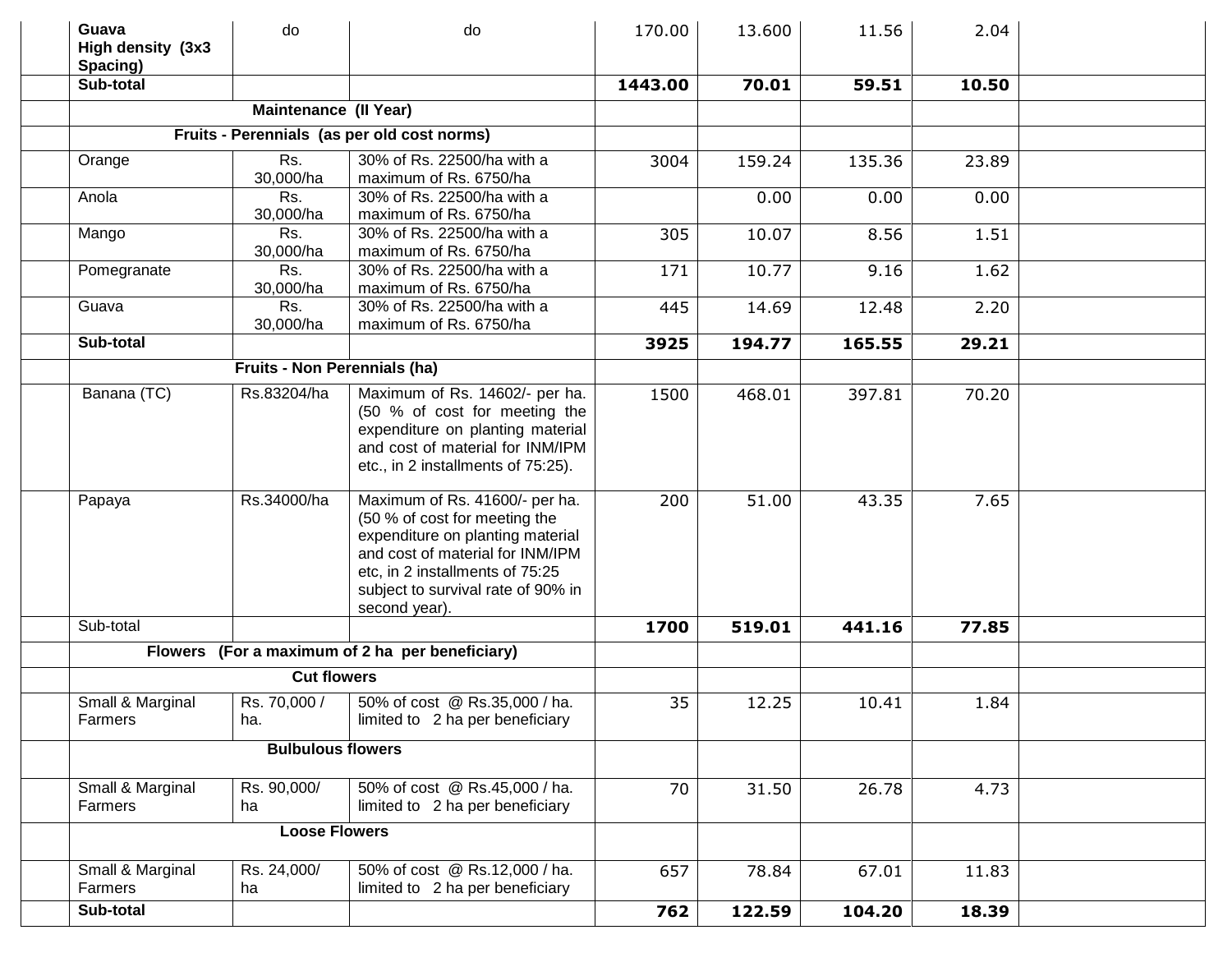|                |                                                                                         |                                           | Spices (For a maximum area of 4 ha per beneficiary)                                                                                                                                                           |       |         |         |        |                                                   |
|----------------|-----------------------------------------------------------------------------------------|-------------------------------------------|---------------------------------------------------------------------------------------------------------------------------------------------------------------------------------------------------------------|-------|---------|---------|--------|---------------------------------------------------|
|                |                                                                                         |                                           |                                                                                                                                                                                                               |       |         |         |        |                                                   |
|                | Chili                                                                                   | Rs. 25,000 / ha                           | Maximum of Rs. 12,500/- per ha.<br>(50% of cost for meeting the<br>expenditure on planting material<br>and cost of material for INM/IPM<br>etc).                                                              | 2000  | 250.0   | 212.5   | 37.5   |                                                   |
|                | Turmeric / Ginger                                                                       | do                                        | do                                                                                                                                                                                                            | 100   | 12.50   | 10.6    | 1.9    |                                                   |
|                | Sub-total                                                                               |                                           |                                                                                                                                                                                                               | 2100  | 262.50  | 223.13  | 39.38  |                                                   |
|                |                                                                                         |                                           |                                                                                                                                                                                                               |       |         |         |        |                                                   |
|                |                                                                                         |                                           |                                                                                                                                                                                                               | 6146  | 1143.08 |         |        |                                                   |
|                |                                                                                         |                                           |                                                                                                                                                                                                               | 5368  | 264.78  |         |        |                                                   |
|                |                                                                                         |                                           |                                                                                                                                                                                                               |       |         |         |        |                                                   |
| 3 <sup>1</sup> | Rejuvenation/<br>replacement of<br>senile plantation<br>including Canopy<br>management. | Rs.30,000/ha                              | 50% of the total cost subject to a<br>maximum of Rs. 15,000/ha to a<br>limited of 2 ha per beneficiary.<br>Actual cost to be claimed based<br>on the nature and requirement of<br>the crop to be rejuvenated. | 2000  | 300.00  | 255.00  | 45.00  | To be implemented as<br>per guidelines circulated |
|                | Sub-total                                                                               |                                           |                                                                                                                                                                                                               |       | 300.00  | 255.00  | 45.00  |                                                   |
|                |                                                                                         | <b>Creation of Water resources</b>        |                                                                                                                                                                                                               |       |         |         |        |                                                   |
|                | <b>Water harvesting</b><br>- In<br>system<br><b>Plain areas</b>                         | Rs. 1.20 lakh<br>/unit in plain<br>areas, | 50% of cost. Maintenance to be<br>ensured by the beneficiary.                                                                                                                                                 | 200   | 120.0   | 102.00  | 18.0   |                                                   |
| 4              |                                                                                         |                                           | Protected cultivation (area in hectares)                                                                                                                                                                      |       |         |         |        |                                                   |
|                | 1. Green House structure                                                                |                                           |                                                                                                                                                                                                               |       |         |         |        |                                                   |
|                | Fan & Pad system                                                                        | Rs. 1465/<br>Sq.m                         | 50% of the cost limited to 4000<br>Sq.m per beneficiary.                                                                                                                                                      |       |         |         |        |                                                   |
|                | Naturally ventilated system                                                             |                                           |                                                                                                                                                                                                               |       |         |         |        |                                                   |
|                | Tubular structur                                                                        | Rs. 935/<br>Sq.m                          | 50% of the cost limited to 4000<br>Sq.m per beneficiary.                                                                                                                                                      | 38.00 | 1776.50 | 1510.03 | 266.48 |                                                   |
|                | 2. Plastic Mulching                                                                     |                                           |                                                                                                                                                                                                               |       |         |         |        |                                                   |
|                | <b>Plastic Mulching</b>                                                                 | Rs. 20,000/<br>ha                         | 50% of the total cost limited to 2<br>ha per beneficiary.                                                                                                                                                     | 2000  | 200.00  | 170.00  | 30.00  |                                                   |
|                | 3. Shade Net House                                                                      |                                           |                                                                                                                                                                                                               |       |         |         |        |                                                   |
|                | Tubular structure                                                                       | Rs. 600/<br>Sq.m                          | 50% of cost limited to 4000<br>Sq.m per beneficiary.                                                                                                                                                          | 31.0  | 930.00  | 790.50  | 139.50 |                                                   |
|                | Cost of planting<br>material of high<br>value vegetables<br>grown in poly house         | Rs.105/Sq.m                               | 50% of cost.                                                                                                                                                                                                  | 6.2   | 32.55   | 27.67   | 4.88   |                                                   |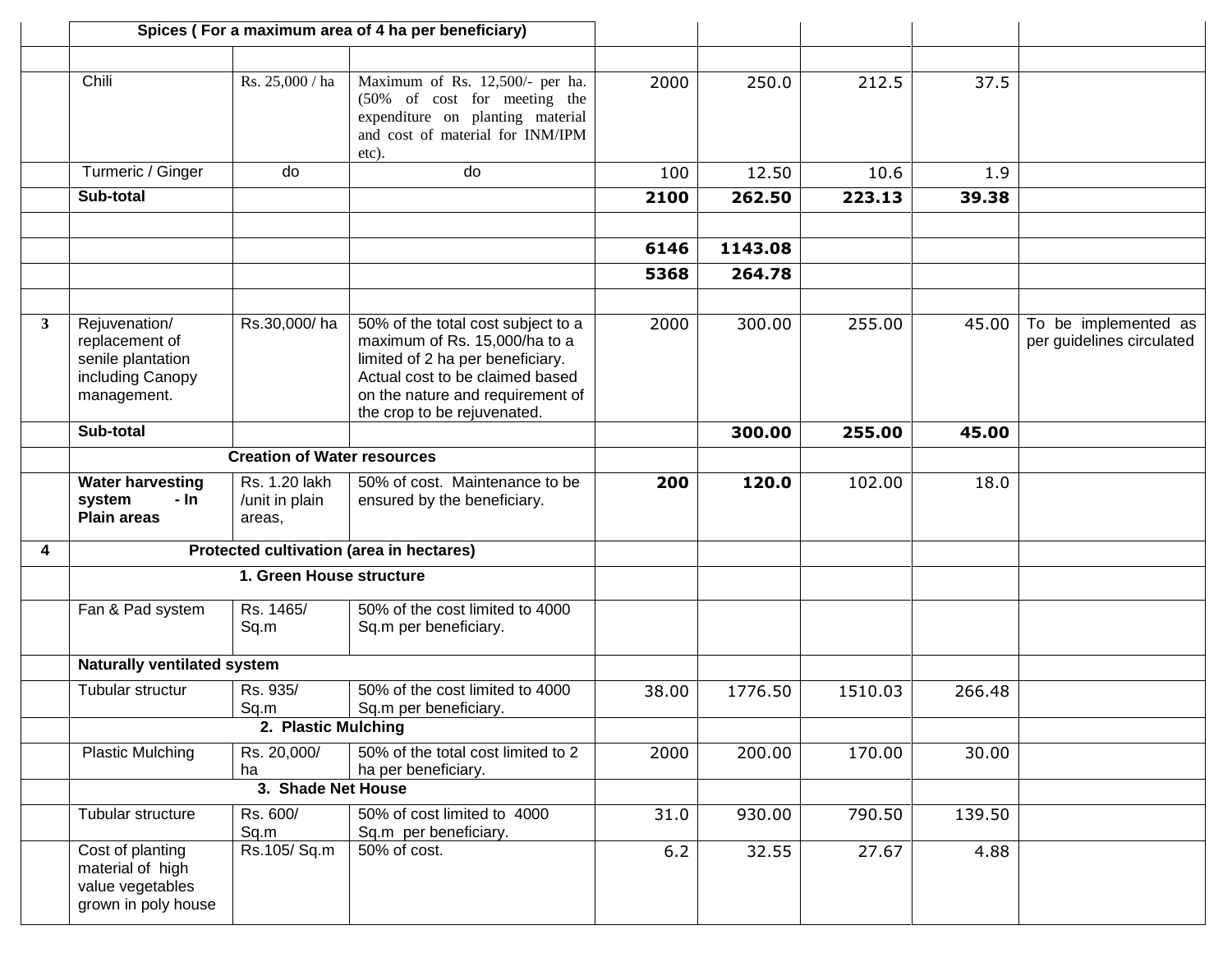|   | Cost of planting<br>material of<br>flowers for poly<br>house                                       | Rs.500/ Sq.m                                          | 50% of cost.                                                                                                                                     | 9    | 225.00  | 191.25  | 33.75  |                                           |
|---|----------------------------------------------------------------------------------------------------|-------------------------------------------------------|--------------------------------------------------------------------------------------------------------------------------------------------------|------|---------|---------|--------|-------------------------------------------|
|   | <b>Plastic Tunnels</b>                                                                             | Rs.30/ Sq.m                                           | 50% of cost limited 1000 sqmt<br>per beneficiary.                                                                                                | 2.0  | 3.000   | 2.55    | 0.45   |                                           |
|   | Sub-total                                                                                          |                                                       |                                                                                                                                                  | 2086 | 3167.05 | 2691.99 | 475.06 |                                           |
|   |                                                                                                    | <b>Management (IPM)</b>                               | Promotion of Integrated Nutrient Management(INM)/ Integrated Pest                                                                                |      |         |         |        |                                           |
|   | Promotion of<br><b>IPM/INM</b>                                                                     | Rs. 2000/ha                                           | 50% of cost subject to a<br>maximum of Rs 1000/ha limited<br>to 4.00 ha/ beneficiary.                                                            | 7500 | 75.00   | 63.8    | 11.3   |                                           |
|   | Leaf /Tissue analysis<br>lab (Public Sector)                                                       | Rs. 20 lakh/<br>unit                                  | Rs. 20 lakh/unit for Public Sector<br>and Rs.10.00 lakh as credit<br>linked back ended subsidy to<br>Private Sector.                             |      |         |         |        |                                           |
|   | Sub-total                                                                                          |                                                       |                                                                                                                                                  | 7500 | 75.00   | 63.8    | 11.3   |                                           |
| 6 |                                                                                                    | <b>Organic Farming</b>                                |                                                                                                                                                  |      |         |         |        |                                           |
|   |                                                                                                    |                                                       | (iii) Vermi compost Units /organic input production unit                                                                                         |      |         |         |        |                                           |
|   | permanent structure                                                                                | Rs. 60,000/<br>unit for<br>permanent<br>structure and | 50% of cost conforming to the<br>size of the unit of 30'x8'x2.5'<br>dimension of permanent<br>structure to be administered on<br>pro-rata basis. | 450  | 135.00  | 114.75  | 20.25  |                                           |
|   | <b>HDPE Vermibed</b>                                                                               | Rs. 10,000<br>/unit for HDPE<br>Vermibed              | HDPE Vermibed, 50% of cost<br>conforming to the size of 96 cft<br>(12'x4'x2') to be administered on<br>pro-rata basis.                           | 400  | 20      | 17.0    | 3.0    |                                           |
|   | Sub-total                                                                                          |                                                       |                                                                                                                                                  | 850  | 155.00  | 131.75  | 23.25  |                                           |
| 7 |                                                                                                    | <b>Horticulture Mechanization</b>                     |                                                                                                                                                  |      |         |         |        |                                           |
|   | Power operated<br>machines/tools<br>including Power Saw<br>and Plant Protection<br>equipments etc. | Rs.35,000/-<br>per set                                | 50% of cost limited to one set<br>per beneficiary.                                                                                               | 210  | 36.75   | 31.24   | 5.51   | List of Beneficiaries to<br>be furnished. |
|   | <b>Power Machines</b><br>(upto 20 BHP) with<br>rotavator /<br>equipment                            | Rs.1,20,000/-<br>per set                              | 50% of cost limited to one set<br>per beneficiary.                                                                                               | 125  | 75.00   | 63.75   | 11.25  | List of Beneficiaries to<br>be furnished. |
|   | Power machines (20<br>HP & above<br>including                                                      | Rs. 3,00,000/-<br>per set                             | 50% of cost limited to one set<br>per beneficiary.                                                                                               | 500  | 750.00  | 637.50  | 112.50 | List of Beneficiaries to<br>be furnished. |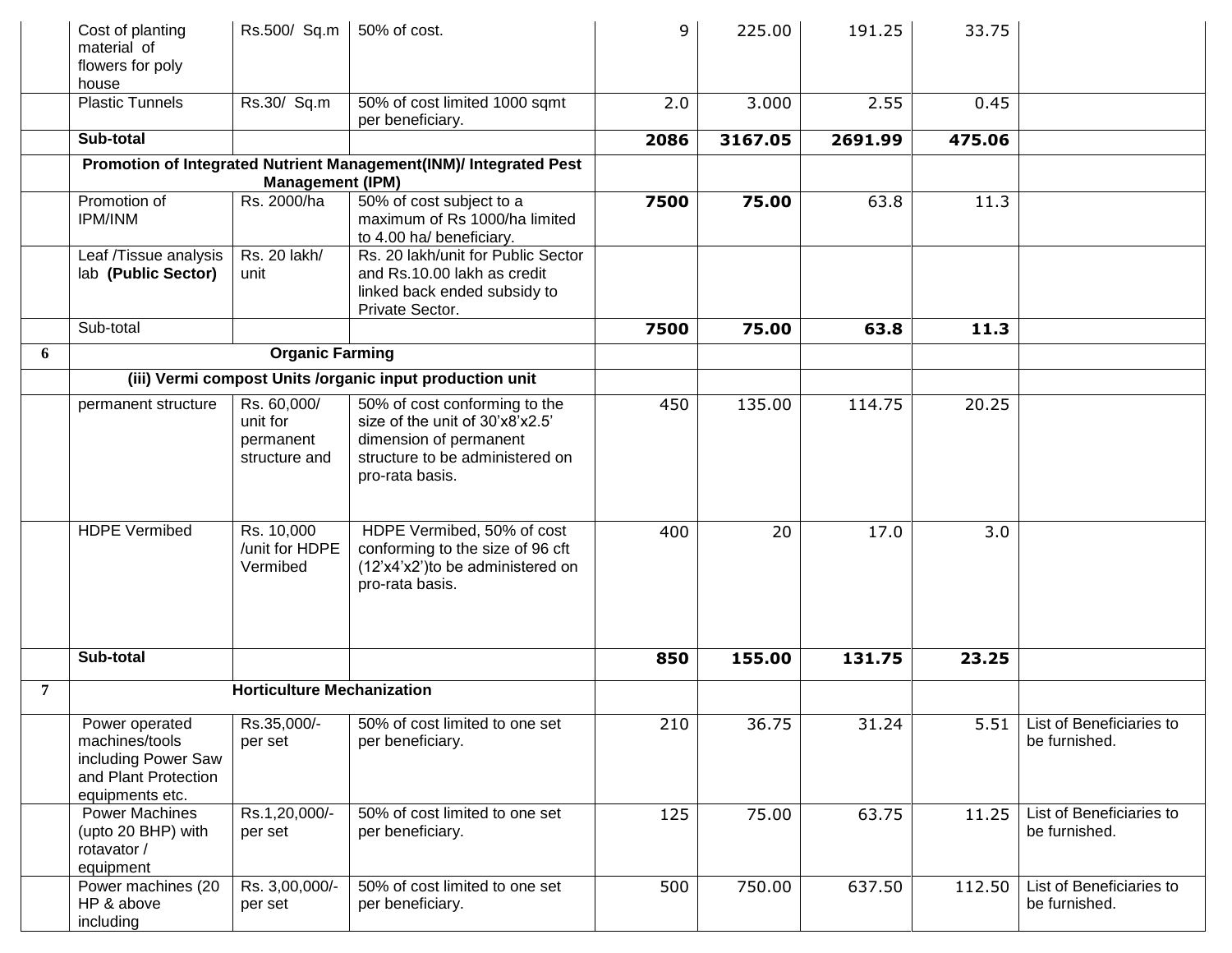|           | accessories<br>/equipments                                                                 |                                                                  |                                                               |       |        |        |        |                                             |
|-----------|--------------------------------------------------------------------------------------------|------------------------------------------------------------------|---------------------------------------------------------------|-------|--------|--------|--------|---------------------------------------------|
|           | Sub-total                                                                                  |                                                                  |                                                               | 835   | 861.75 | 732.49 | 129.26 |                                             |
| 9         |                                                                                            |                                                                  | Human Resource Development (HRD)                              |       |        |        |        |                                             |
|           | <b>Training of farmers</b>                                                                 |                                                                  |                                                               |       |        |        |        |                                             |
|           | <b>Within the District</b><br>(two days)                                                   | <b>Rs.400/day</b><br>per farmer<br>excluding<br>transport        | 100% of the cost.                                             | 2000  | 16.00  | 13.60  | 2.40   | Training Calendar to be<br>furnished        |
|           | Within the State (3)<br>days)                                                              | Rs. 750/day<br>per farmer<br>excluding<br>transport              | 100% of the cost.                                             | 2000  | 45.00  | 38.25  | 6.75   | Training Calendar to be<br>furnished        |
|           | Outside the State (3<br>days)                                                              | Rs. 1000/day<br>per farmer<br>excluding<br>transport             | 100% of the cost.                                             | 2000  | 60.00  | 51.00  | 9.00   | Training Calendar to be<br>furnished        |
|           | <b>Exposure visit of farmers</b>                                                           |                                                                  |                                                               |       |        |        |        |                                             |
|           | (i) Within the District                                                                    | Rs.250/day<br>per farmer<br>excluding<br>transport               | 100% of the cost.                                             | 2000  | 15.00  | 12.8   | 2.3    |                                             |
|           | (ii) Within the State<br>$(6 \text{ days})$                                                | Rs. 300/day<br>per farmer<br>excluding<br>transport              | 100% of the cost.                                             | 2000  | 36.00  | 30.60  | 5.40   | Training Calendar to be<br>furnished        |
|           | (iii) Outside the State<br>$(6 \text{ days})$                                              | Rs. 600/day<br>per farmer<br>excluding<br>transport              | 100% of the cost.                                             | 2000  | 72.00  | 61.20  | 10.80  | Training Calendar to be<br>furnished        |
|           | (iv) Outside India                                                                         | Rs. 3.00 lakh /<br>participant                                   | Project Based. 100% of air/rail<br>travel cost.               |       |        |        |        | Project to be submitted                     |
|           |                                                                                            |                                                                  | Training / study tour of technical staff/ field functionaries |       |        |        |        |                                             |
|           | (ii) Study tour to<br>progressive States/<br>units (group of<br>minimum 5<br>participants) | Rs.650.00/day<br>per participant<br>plus TA/DA,<br>as admissible | 100% of the cost.                                             | 100   | 3.250  | 2.76   |        | 0.49   Training Calendar to be<br>furnished |
|           | (iii) Outside India                                                                        | Rs. 5.00 lakh /<br>participant                                   | 100% of the cost on actual basis.                             |       |        |        |        | Project to be submitted                     |
|           | Sub-total                                                                                  |                                                                  |                                                               | 12100 | 247.25 | 210.16 | 37.09  |                                             |
| <b>10</b> |                                                                                            |                                                                  | <b>INTEGRATED POST HARVEST MANAGEMENT</b>                     |       |        |        |        |                                             |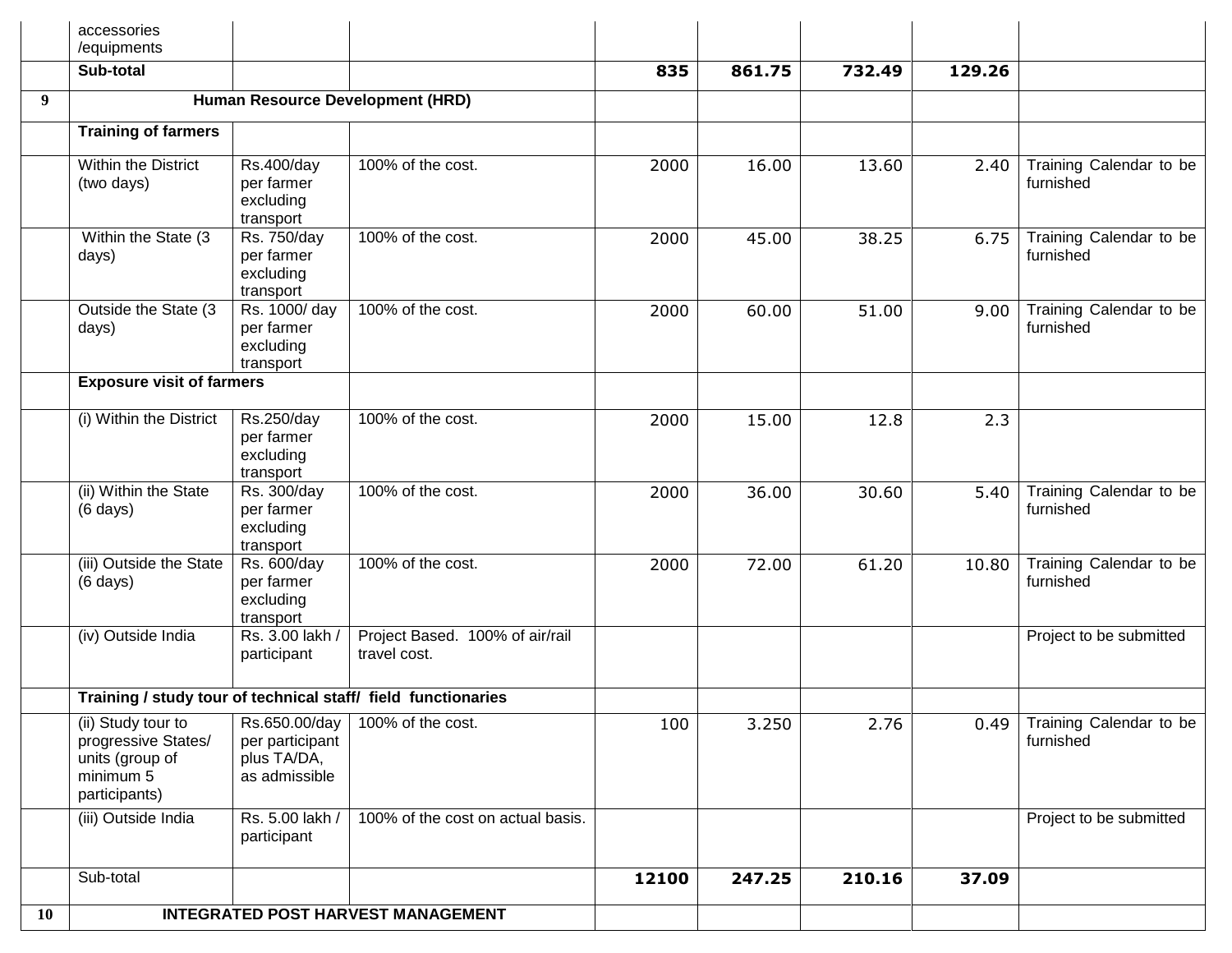| Pack house / On<br>farm collection &<br>storage unit                                                 | Rs. 3.00 Lakh/<br>per unit with<br>size of 9Mx6M | 50% of the capital cost.                                                                                                                                                                                                                                                                    | 603.00 | 904.50  | 768.83  | 135.68 | Minutes of SLEC<br>meeting to be submitted<br>along with details of<br>beneficiaries, location,<br>etc to facilitate release<br>of funds. |
|------------------------------------------------------------------------------------------------------|--------------------------------------------------|---------------------------------------------------------------------------------------------------------------------------------------------------------------------------------------------------------------------------------------------------------------------------------------------|--------|---------|---------|--------|-------------------------------------------------------------------------------------------------------------------------------------------|
| Cold storage units<br>(Construction /<br>expansion /<br><b>Modernization)</b>                        | Rs. 6000/MT<br>for 5000 MT<br>capacity           | Credit linked back-ended<br>subsidy @ 40% of the capital<br>cost of project in general areas<br>and 55% in case of Hilly &<br>Scheduled areas in respect of<br>only those units which adopt new<br>technologies and include<br>insulation, humidity control and<br>fin coil cooling system. | 3      | 335.00  | 284.75  | 50.25  | Project to be submitted                                                                                                                   |
| out standing for<br>sectional project<br>during the year,<br>2012-13                                 |                                                  |                                                                                                                                                                                                                                                                                             |        | 1075    | 913.75  | 161.25 |                                                                                                                                           |
| Refer vans/<br>containers                                                                            | Rs. 24.00<br>lakh/ unit for 6<br>MT capacity     | Credit linked back-ended<br>subsidy @40% of the cost of<br>project in General areas.                                                                                                                                                                                                        |        |         |         |        | Project to be submitted                                                                                                                   |
| Ripening chamber                                                                                     | Rs. 6000/MT<br>for 5000 MT<br>capacity           | -do-                                                                                                                                                                                                                                                                                        |        |         |         |        | Minutes of SLEC<br>meeting to be submitted<br>along with details of<br>beneficiaries, location,<br>etc to facilitate release<br>of funds. |
| Low cost onion<br>storage structure (25<br>MT)                                                       | Rs.1.00 lakh<br>per unit                         | 50% of the total cost.                                                                                                                                                                                                                                                                      | 202    | 101     | 85.85   | 15.15  | $-do-$                                                                                                                                    |
| Sub-total                                                                                            |                                                  |                                                                                                                                                                                                                                                                                             | 808    | 2415.50 | 2053.18 | 362.33 |                                                                                                                                           |
|                                                                                                      | HORTICULTURAL PRODUCE                            | ESTABLISHMENT OF MARKETING INFRASTRUCTURE FOR                                                                                                                                                                                                                                               |        |         |         |        |                                                                                                                                           |
|                                                                                                      |                                                  | Rural Markets/ Apni mandies/Direct markets                                                                                                                                                                                                                                                  |        |         |         |        |                                                                                                                                           |
| (a) Credit linked<br>back-ended project<br>in general areas                                          | Rs. 20 lakh/<br>unit                             | Credit linked back-ended<br>subsidy @ 40% of the capital<br>cost of project in general areas<br>and 55% in case of Hilly &<br>Scheduled areas for individual<br>entrepreneurs.                                                                                                              |        | 0       | 0.00    | 0.00   | Project to be submitted                                                                                                                   |
| Market extension,<br>quality awareness &<br>market led extension<br>activities for fresh<br>products | Rs. 3.00 lakh<br>per event.                      | 100% assistance to State<br>Government /SHM/Public Sector<br>Agencies.                                                                                                                                                                                                                      |        |         |         |        | Minutes of SLEC<br>meeting to be submitted<br>along with details of<br>beneficiaries, location,<br>etc to facilitate release<br>of funds. |